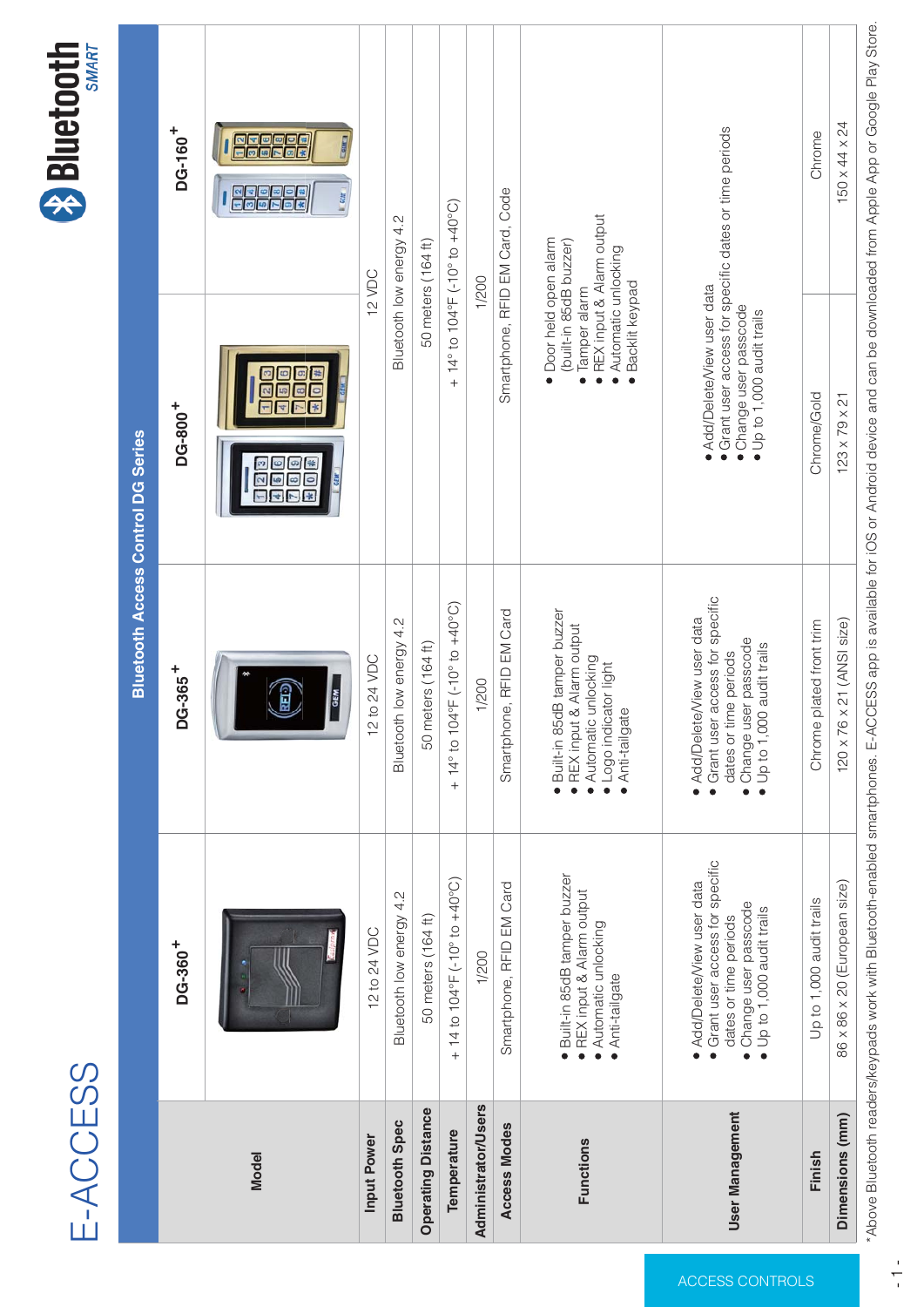#### E-ACCESS



|                            |                                                                                                                           | <b>Bluetooth Access Control Easi Series</b>                                           |                                                                                                                      |  |  |
|----------------------------|---------------------------------------------------------------------------------------------------------------------------|---------------------------------------------------------------------------------------|----------------------------------------------------------------------------------------------------------------------|--|--|
|                            | Easiprox <sup>+</sup>                                                                                                     | Easiprox <sup>+</sup> Slim                                                            | E1196                                                                                                                |  |  |
| <b>Model</b>               |                                                                                                                           | -                                                                                     |                                                                                                                      |  |  |
| <b>Input Power</b>         |                                                                                                                           | 12 VDC                                                                                |                                                                                                                      |  |  |
| <b>Bluetooth Spec</b>      |                                                                                                                           | Bluetooth low energy 4.2                                                              |                                                                                                                      |  |  |
| <b>Operating Distance</b>  |                                                                                                                           | 50 meters (164 ft)                                                                    |                                                                                                                      |  |  |
| Temperature                |                                                                                                                           | + 14 to $104^{\circ}F$ (-10° to +40°C)                                                |                                                                                                                      |  |  |
| <b>Administrator/Users</b> |                                                                                                                           | 1/200                                                                                 |                                                                                                                      |  |  |
| <b>Access Modes</b>        |                                                                                                                           | Smartphone, RFID EM Card                                                              | Smartphone                                                                                                           |  |  |
| <b>Functions</b>           | · Door held open alarm<br>(built-in 85dB buzzer)<br>• Tamper alarm<br>• REX input & Alarm output<br>• Automatic unlocking |                                                                                       | · Door held open alarm<br>(built-in 85 dB buzzer)<br>• Anti-tailgate<br>$\bullet$ REX input<br>• Automatic unlocking |  |  |
| <b>User Management</b>     | • Change user passcode<br>• Up to 1,000 audit trails                                                                      | · Add/Delete/View user data<br>• Grant user access for specific dates or time periods |                                                                                                                      |  |  |
| <b>Finish</b>              | Navy blue                                                                                                                 | <b>Black</b>                                                                          | <b>Black/White</b>                                                                                                   |  |  |
| <b>Dimensions (mm)</b>     | $114 \times 80 \times 18$ (ANSI size)                                                                                     | 88 x 44 x 23                                                                          | $114 \times 69.5 \times 30$ (ANSI size)                                                                              |  |  |

\*Above Bluetooth readers/keypads work with Bluetooth-enabled smartphones. E-ACCESS app is available for iOS or Android device and can be downloaded from Apple App or Google Play Store.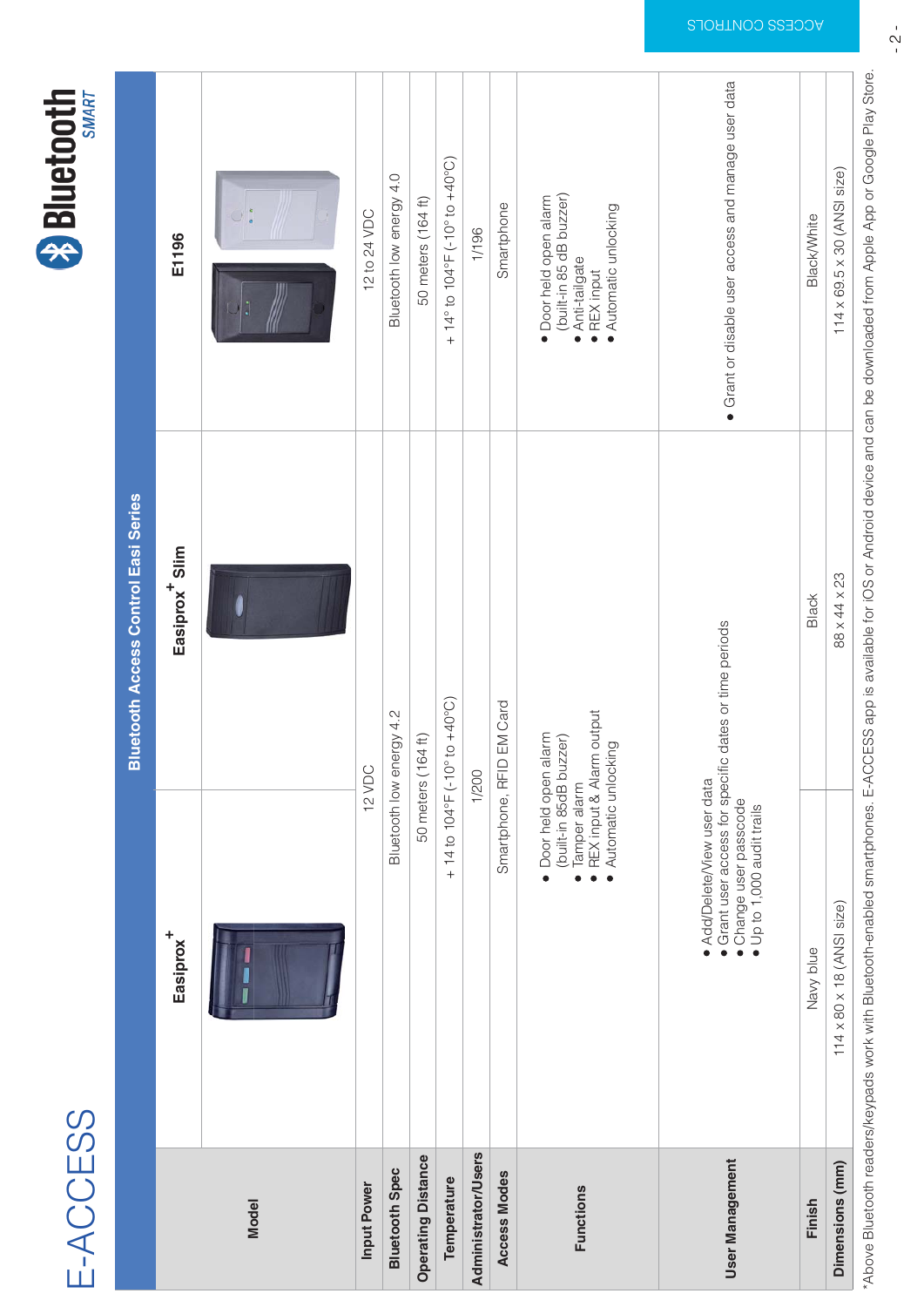# E-ACCESS



#### **PBT/BTS Series BlueSwitch**

The PBT/BTS series BlueSwitch combines an exit button with Bluetooth technology to suit a wide range of applications. It allows easy exit by push button or smartphone and provides an integrated access control solution. It also works with BlueSwitch App for easy and flexible user management.



| <b>Exit Button plus Unlock System</b> |                                                                                                                                               |                                                         |                                |  |  |  |  |
|---------------------------------------|-----------------------------------------------------------------------------------------------------------------------------------------------|---------------------------------------------------------|--------------------------------|--|--|--|--|
|                                       | <b>PBT-1000BT</b>                                                                                                                             | <b>BTS-586BT</b>                                        | <b>BTS-500BT</b>               |  |  |  |  |
| <b>Model</b>                          | <b>GEM</b><br><b>GEXI</b>                                                                                                                     | <b>PRESS TO EXIT</b><br><b>GEM</b><br><b>BlueSwitch</b> | o<br>PRESS TO EXIT<br>GEM O    |  |  |  |  |
| <b>Finish</b>                         | White/Green plastic                                                                                                                           | Stainless steel                                         | Stainless steel                |  |  |  |  |
| <b>Dimensions (mm)</b>                | 86 X 86 X 38<br>(European size)                                                                                                               | 86 x 86<br>(European size)                              | $114 \times 70$<br>(ANSI size) |  |  |  |  |
| <b>Input Power</b>                    | 12 to 24 VDC                                                                                                                                  |                                                         |                                |  |  |  |  |
| <b>Bluetooth Module</b>               | Bluetooth low energy 4.2                                                                                                                      |                                                         |                                |  |  |  |  |
| <b>Operating Distance</b>             |                                                                                                                                               | 50 meters (164 ft)                                      |                                |  |  |  |  |
| <b>Administrator/Users</b>            |                                                                                                                                               | 1/1000                                                  |                                |  |  |  |  |
| <b>Exit Mode</b>                      |                                                                                                                                               | Bluetooth smartphone, Push button                       |                                |  |  |  |  |
| <b>User</b><br><b>Management</b>      | • Add/Delete/View user data<br>• Grant user access for specific dates or time periods<br>• Change user passcode<br>• Up to 1,000 audit trails |                                                         |                                |  |  |  |  |
| <b>Special Functions</b>              | • Automatic unlocking<br>• 3 Locking options<br>• Restore & Backup data                                                                       |                                                         |                                |  |  |  |  |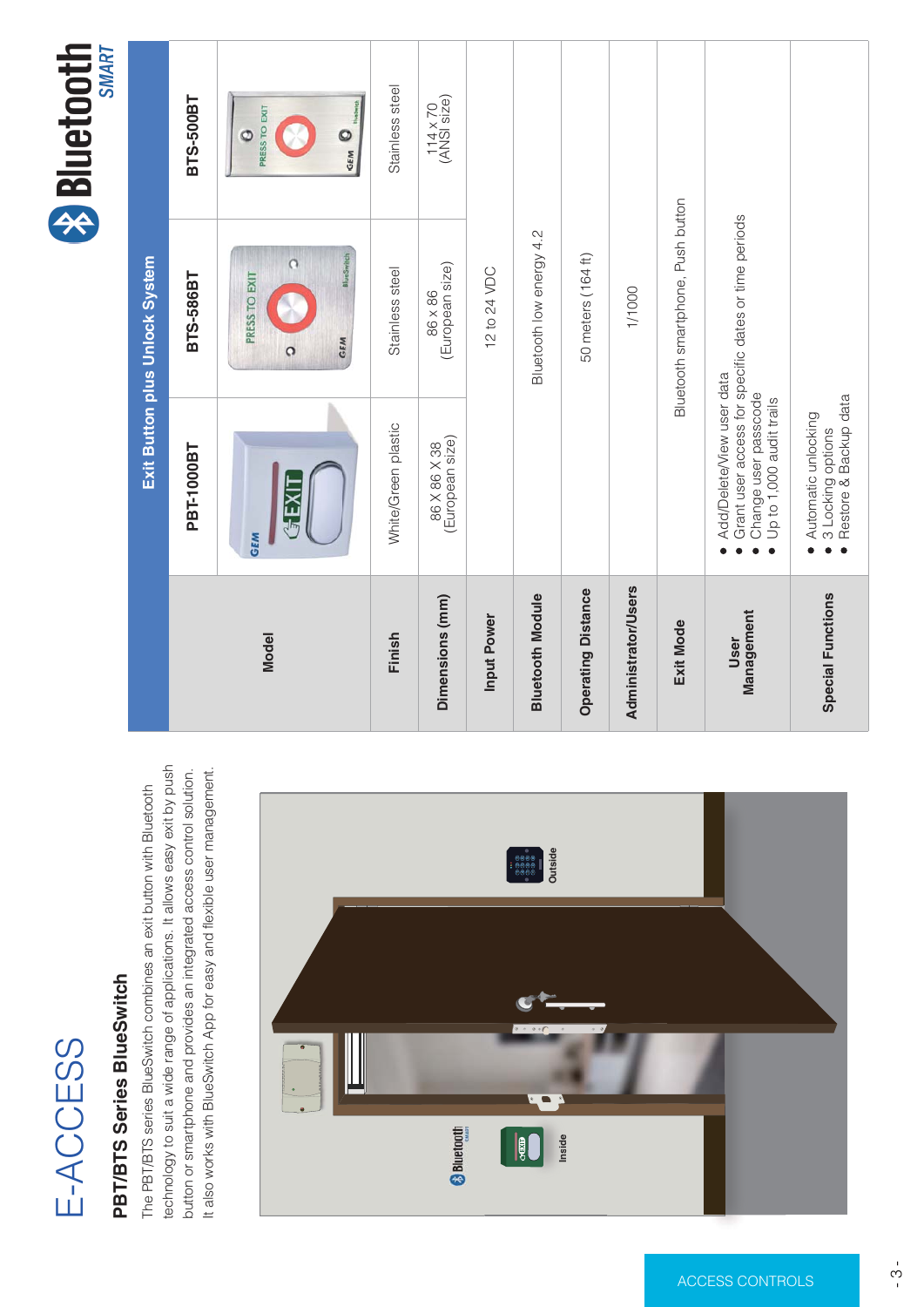# Digital Keypad System

|                        | <b>Standalone DG Series</b>                                                                                                                    |                                                                                                                                                                     |                                                                                                                                     |                                                                       |                                                                           |  |  |  |  |  |
|------------------------|------------------------------------------------------------------------------------------------------------------------------------------------|---------------------------------------------------------------------------------------------------------------------------------------------------------------------|-------------------------------------------------------------------------------------------------------------------------------------|-----------------------------------------------------------------------|---------------------------------------------------------------------------|--|--|--|--|--|
|                        | <b>DG-185</b>                                                                                                                                  | <b>DG-187</b>                                                                                                                                                       | <b>DG-120</b>                                                                                                                       | <b>DG-130L</b>                                                        | <b>DG-200</b>                                                             |  |  |  |  |  |
| <b>Model</b>           | $\circ$ <sup>e</sup><br><b>0</b> <sup>2</sup><br>34<br>56<br>28<br>$\boxed{\textbf{E}}$ $\boxed{\textbf{H}}$<br>$\stackrel{\circ}{\mathbb{C}}$ | $\begin{array}{c} \mathbf{e}\\ \mathbf{e}\\ \hline \mathbf{1} \end{array}$<br>$\boxed{3}$<br>$\boxed{5}$ $\boxed{6}$<br>$2B$<br>图图<br>$\overset{\circ}{\mathbf{e}}$ | $\sigma_{23}$<br>456<br>$\bullet\bullet\bullet$<br>789<br>$\bullet\bullet\bullet$<br>$\bullet$ 0 $\pi$<br>$\bullet \bullet \bullet$ | 0(2)<br>000<br>$\bullet$ $\bullet$ $\bullet$<br>$\Box$ $\odot$ $\Box$ | GEM <sup>O</sup><br>$\cdot$ $\cdot$ $\cdot$<br>na a<br>a a a a<br>a a a a |  |  |  |  |  |
| <b>Description</b>     | Piezoelectric keys                                                                                                                             | Piezoelectric keys<br>Separate controller                                                                                                                           | ANSI size                                                                                                                           | European size                                                         | Heavy duty<br>outdoor use                                                 |  |  |  |  |  |
| Voltage                | 12 to 24 VAC/DC                                                                                                                                | 12 to 24 VAC/DC                                                                                                                                                     | 12 to 24 VDC                                                                                                                        | 12 to 24 VDC                                                          | 12 to 24 VAC/DC                                                           |  |  |  |  |  |
| <b>Users</b>           | $1000 + 10$                                                                                                                                    | $1000 + 10$                                                                                                                                                         | $49 + 50$                                                                                                                           | 50                                                                    | $200 + 10$                                                                |  |  |  |  |  |
| <b>PIN Code Digits</b> | 4 to 6                                                                                                                                         | 4 to 6                                                                                                                                                              | 5                                                                                                                                   | $\overline{4}$                                                        | 4 or 5                                                                    |  |  |  |  |  |
| <b>Inputs</b>          | REX, Door sensor                                                                                                                               | REX, Door sensor,<br>Tamper                                                                                                                                         | REX, Door<br>sensor                                                                                                                 | <b>REX</b>                                                            | REX, Door sensor                                                          |  |  |  |  |  |
| <b>Outputs</b>         | 2 Relays                                                                                                                                       | 2 Relays                                                                                                                                                            | 2 Relays                                                                                                                            | 1 Relay                                                               | 2 Relays                                                                  |  |  |  |  |  |
| <b>Housing</b>         | Aluminum alloy                                                                                                                                 | Aluminum alloy                                                                                                                                                      | <b>Black</b><br>Plastic ABS                                                                                                         | Navy Blue<br>Plastic ABS                                              | Metal                                                                     |  |  |  |  |  |
| <b>Mount</b>           | Mullion surface                                                                                                                                | Mullion surface                                                                                                                                                     | Surface/Flush                                                                                                                       | Surface/Flush                                                         | Surface                                                                   |  |  |  |  |  |
| <b>Tamper</b>          | Light sensor                                                                                                                                   | Light sensor<br>Wiring terminal                                                                                                                                     | No                                                                                                                                  | No                                                                    | Switch                                                                    |  |  |  |  |  |
| <b>Dimensions (mm)</b> | 155 x 44 x 10                                                                                                                                  | 155 x 44 x 10 (Keypad)<br>69.5 x 60.3x 6 (Controller)                                                                                                               | 114x 70 x 41<br>(Surface mount)                                                                                                     | 87.3 x 87.3 x 45.2                                                    | 167 x 128.5 x 111.5                                                       |  |  |  |  |  |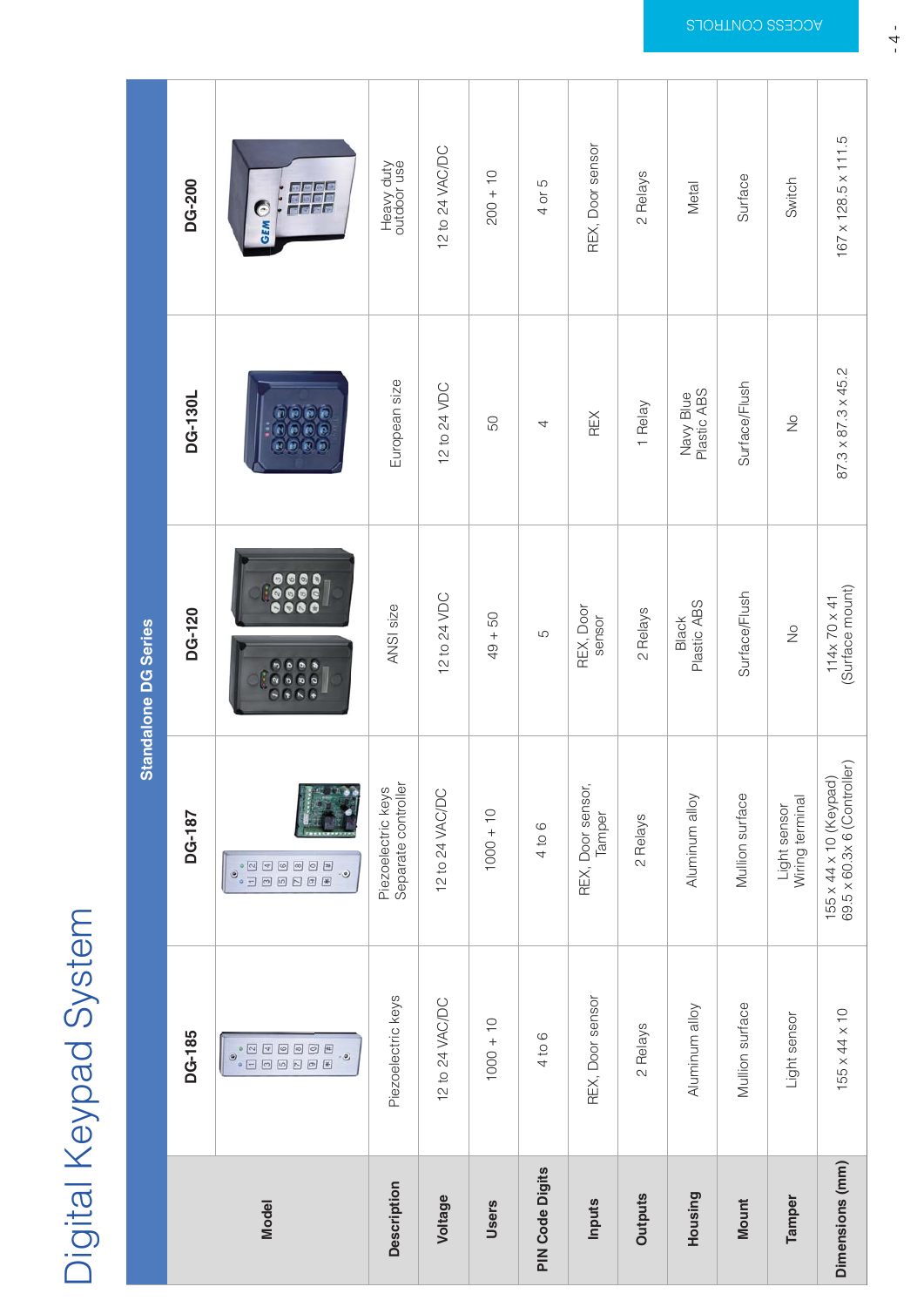# Digital Keypad System

|                        | <b>Standalone DG Series (Illuminated Keypads)</b>            |                                                                                                                      |                                                                                                                                |                                     |                                        |  |  |  |  |
|------------------------|--------------------------------------------------------------|----------------------------------------------------------------------------------------------------------------------|--------------------------------------------------------------------------------------------------------------------------------|-------------------------------------|----------------------------------------|--|--|--|--|
|                        | <b>DG-750</b>                                                | <b>DG-850TH</b>                                                                                                      | <b>DG-195</b>                                                                                                                  | <b>DG-15LD</b>                      | <b>DG-25LD</b>                         |  |  |  |  |
| <b>Model</b>           | 123<br>456<br>789<br>* 0 #<br><b>I</b> CEAT                  | $O$ $O$ $O$<br>$(2)$ $(3)$<br>$(5)$ $(6)$<br>4 5 6<br>$O$ $O$ $O$<br>$\circledast$ $\circledast$<br>GEM <sup>-</sup> | . ---<br>ග ශ<br>$\odot$ $\odot$ $\odot$<br>$\odot$ $\odot$ $\odot$<br>$\circledcirc$ $\circledcirc$<br>$\bullet$<br><b>GEM</b> | 000(0)<br>ooo<br>ooo<br>,ooo<br>ooo | <b>Carl Ga</b><br><b>TO 0</b><br>ala a |  |  |  |  |
| <b>Description</b>     | Backlit tactile keys<br>Separate controller                  | Backlit touch panel<br>EMI prevention                                                                                | Backlit touch panel                                                                                                            | Backlit tactile keys                | Backlit tactile keys                   |  |  |  |  |
| <b>Voltage</b>         | 12 to 24 VAC/DC                                              | 12 VDC                                                                                                               | 12 to 24 VAC/DC                                                                                                                | 12 to 24 VDC                        | 12 to 24 VDC                           |  |  |  |  |
| <b>Users</b>           | $1000 + 10$                                                  | $20 + 1$                                                                                                             | 99                                                                                                                             | $20 + 1$                            | $49 + 50$                              |  |  |  |  |
| <b>PIN Code Digits</b> | 4 to 6                                                       | 4 or 5                                                                                                               | 4 to 8                                                                                                                         | 4 or 5                              | 5                                      |  |  |  |  |
| <b>Inputs</b>          | 2 REX inputs<br>1 Door sensor input<br>1 Tamper input        | REX, Door sensor                                                                                                     | <b>REX</b>                                                                                                                     | REX, Door sensor                    | REX, Door sensor                       |  |  |  |  |
| <b>Outputs</b>         | 2 Relays                                                     | 2 SSRs<br>(MOSFET relay)                                                                                             | 1 Relay<br>1 Auxiliary                                                                                                         | 2 Relays                            | 2 Relays                               |  |  |  |  |
| <b>Housing</b>         | Chrome plated<br>zinc alloy                                  | Gold/Chrome plated<br>zinc alloy front trim                                                                          | Stainless steel<br>frame                                                                                                       | Aluminum alloy                      | Stainless steel                        |  |  |  |  |
| <b>Mount</b>           | Surface                                                      | Surface                                                                                                              | Flush                                                                                                                          | Surface                             | Surface                                |  |  |  |  |
| <b>Tamper</b>          | Wiring terminal                                              | No                                                                                                                   | Switch                                                                                                                         | No                                  | No                                     |  |  |  |  |
| Dimensions (mm)        | 122.8 x 78.5 x 22.8 (Keypad)<br>69.5 x 60.3 x 6 (Controller) | 120 x 76 x 21                                                                                                        | 134 x 90 x 42                                                                                                                  | 123 x 77 x 64                       | 116 x 80 x 76                          |  |  |  |  |

\*EMI: Electromagnetic Interference

ACCESS CONTROLS

ACCESS CONTROLS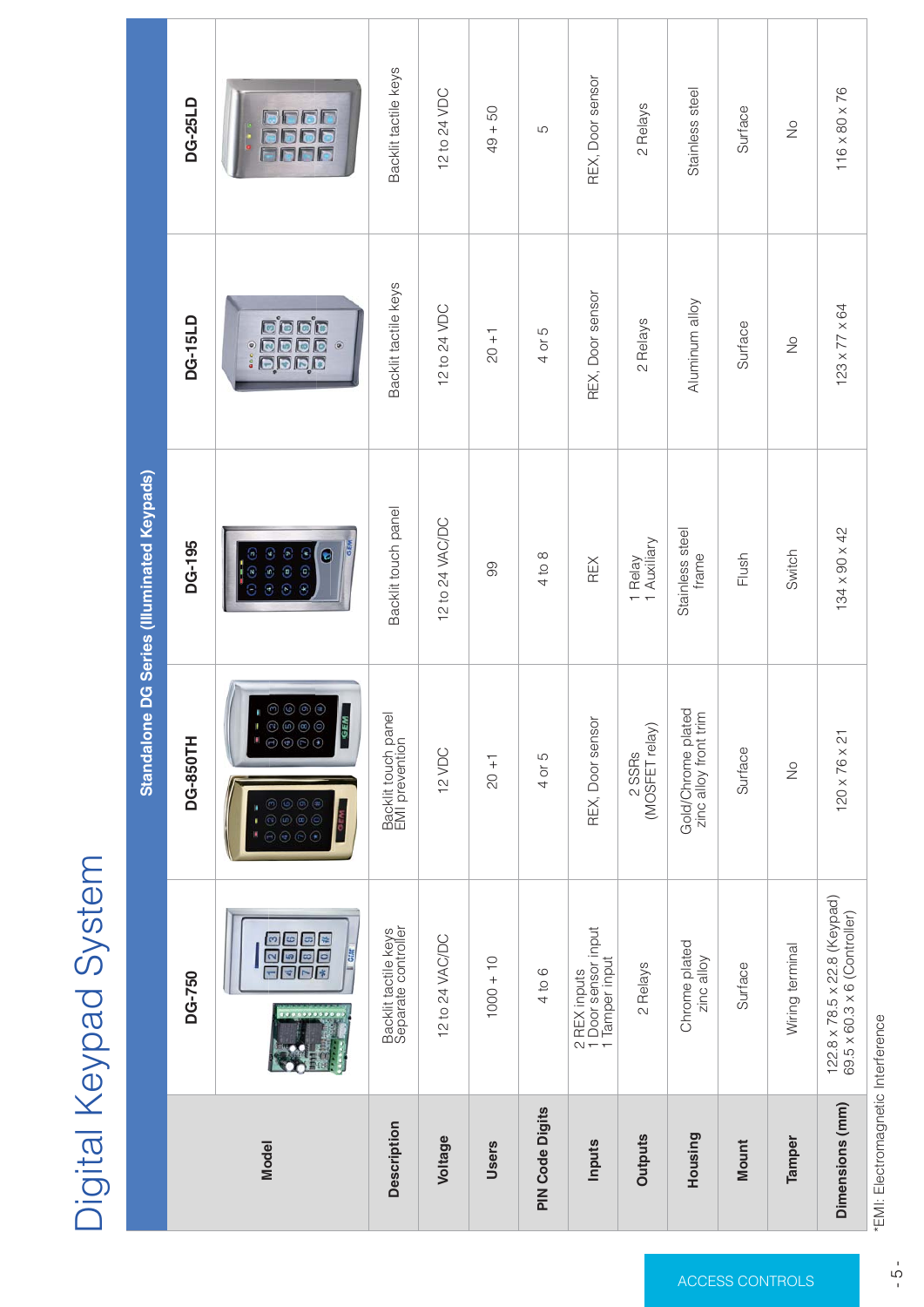# Proximity Keypad System

|                            | <b>Standalone DG Series (With Aluminum Housing)</b> |                       |  |  |  |  |
|----------------------------|-----------------------------------------------------|-----------------------|--|--|--|--|
|                            | <b>DG-800</b>                                       | <b>DG-160</b>         |  |  |  |  |
| <b>Model</b>               |                                                     | <b>Telagely</b><br>天团 |  |  |  |  |
| Voltage                    | 12 to 24 VAC/DC                                     | 12 to 24 VAC/DC       |  |  |  |  |
| <b>Users</b>               | $1000 + 10$                                         | $1000 + 10$           |  |  |  |  |
| <b>Access Modes</b>        | Card, Code (4 digits)                               | Card, Code (4 digits) |  |  |  |  |
| <b>Wiegand Output</b>      | $\overline{\phantom{0}}$                            | $\equiv$              |  |  |  |  |
| <b>Housing</b>             | Aluminum alloy                                      | Aluminum alloy        |  |  |  |  |
| <b>Illuminated keys</b>    | Yes                                                 | Yes                   |  |  |  |  |
| <b>Mount</b>               | Surface                                             | Mullion surface       |  |  |  |  |
| <b>Proximity Frequency</b> | <b>125 KHz</b>                                      | <b>125 KHz</b>        |  |  |  |  |
| <b>Read Range (cm)</b>     | 5                                                   | $\mathbf 5$           |  |  |  |  |
| <b>Tamper</b>              | Switch                                              | Switch                |  |  |  |  |
| <b>Dimensions (mm)</b>     | 120 x 76 x 20.5                                     | 151.5 x 44 x 24       |  |  |  |  |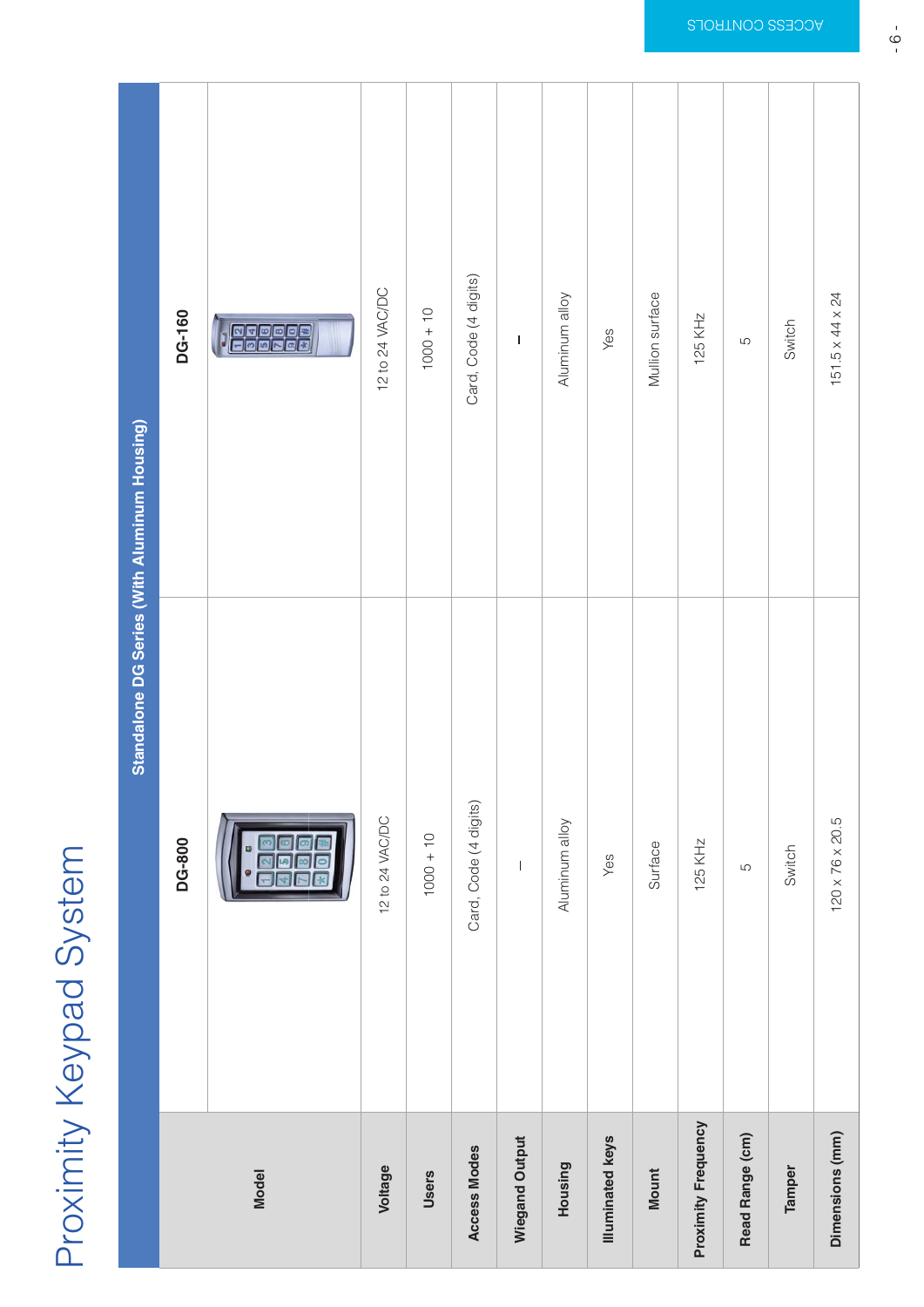# Proximity Keypad System

| <b>Standalone Split DG Series (With Separate Controller)</b> |                                                             |                                                       |                                                       |                                                                                    |  |  |  |
|--------------------------------------------------------------|-------------------------------------------------------------|-------------------------------------------------------|-------------------------------------------------------|------------------------------------------------------------------------------------|--|--|--|
|                                                              | DG-350*                                                     | <b>DG-700</b>                                         | <b>DG-760</b>                                         | <b>DG-770TP</b>                                                                    |  |  |  |
| <b>Model</b>                                                 |                                                             | $1\overline{2}3$<br>456<br>789<br>$* 0 $              | 13468793<br>$\frac{7}{9}$ $\boxed{8}$<br>$\mathbf{r}$ | $(2)$ $(3)$<br>(4)(5)(6)<br>$(8)$ $(9)$<br>$*$ (0) (#)<br><b>GEM</b><br><b>GEM</b> |  |  |  |
| <b>Description</b>                                           | Backlit tactile keys                                        | Backlit tactile keys                                  | Backlit tactile keys                                  | Backlit touch panel<br>Red LED logo display                                        |  |  |  |
| Voltage                                                      | 12 to 24 VAC/DC                                             | 12 to 24 VAC/DC                                       | 12 to 24 VAC/DC                                       | 12 to 24 VAC/DC                                                                    |  |  |  |
| <b>Users</b>                                                 | $1000 + 10$                                                 | $1000 + 10$                                           | $1000 + 10$                                           | $1000 + 10$                                                                        |  |  |  |
| <b>Access Modes</b>                                          | Card, Code (4 to 6 digits)                                  | Card, Code (4 to 6 digits)                            | Card, Code (4 to 6 digits)                            | Card, Code (4 to 6 digits)                                                         |  |  |  |
| <b>Inputs</b>                                                | 2 REX inputs<br>1 Door sensor input<br>1 Tamper input       | 2 REX inputs<br>1 Door sensor input<br>1 Tamper input | 2 REX inputs<br>1 Door sensor input<br>1 Tamper input | 2 REX inputs<br>1 Door sensor input<br>1 Tamper input                              |  |  |  |
| <b>Output</b>                                                | 3 Relays                                                    | 3 Relays                                              | 3 Relays                                              | 3 Relays                                                                           |  |  |  |
| <b>Housing</b>                                               | Stainless steel plate &<br>Stainless steel/plastic back box | Chrome/Gold plated<br>zinc alloy                      | Chrome plated<br>zinc alloy                           | Chrome/Gold plated<br>zinc alloy front trim                                        |  |  |  |
| <b>Mount</b>                                                 | Surface/Flush                                               | Surface                                               | Mullion surface                                       | Surface                                                                            |  |  |  |
| <b>Proximity</b><br>Frequency                                | <b>125 KHz</b>                                              | <b>125 KHz</b>                                        | <b>125 KHz</b>                                        | <b>125 KHz</b>                                                                     |  |  |  |
| <b>Read Range (cm)</b>                                       | 3                                                           | 3                                                     | 3                                                     | $\mathfrak 3$                                                                      |  |  |  |
| <b>Tamper</b>                                                | Wiring terminal                                             | Wiring terminal                                       | Wiring terminal                                       | Wiring terminal                                                                    |  |  |  |
| <b>Keypad</b><br><b>Dimensions (mm)</b>                      | $120 \times 74 \times 46.2$                                 | $122.8 \times 78.5 \times 22.5$                       | $151.5 \times 45 \times 22.7$                         | $120 \times 76 \times 21$                                                          |  |  |  |

\* DG-350 includes 3 models: DG-350A (with stainless steel back box), DG-350B (with ramp surface, plastic back box) and DG-350C (with standard plastic back box)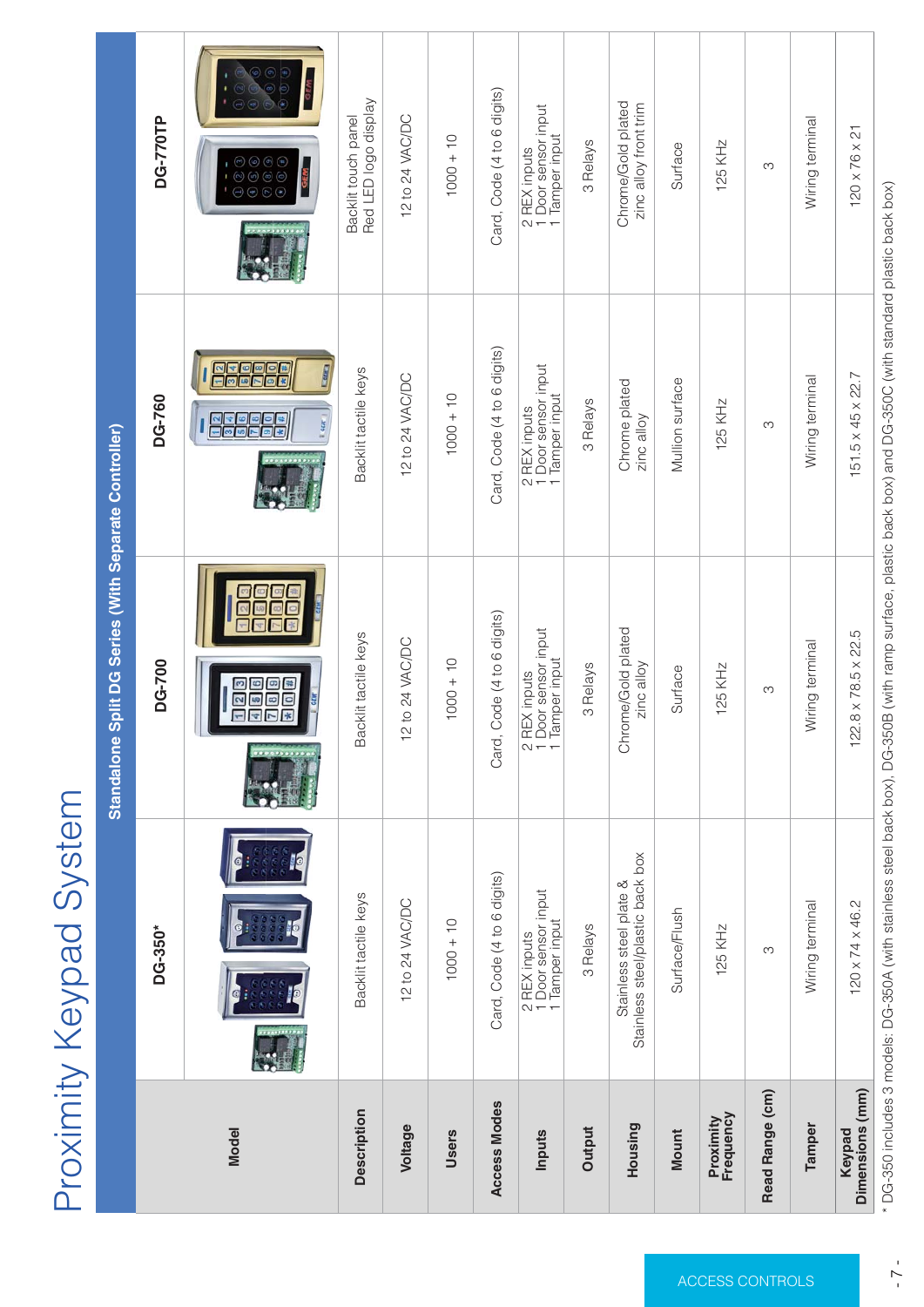# Proximity Keypad/Reader System

|                        | <b>Standalone DG Series</b>                       | <b>Standalone EASIPROX Series</b>                                    |                                       |                                   |
|------------------------|---------------------------------------------------|----------------------------------------------------------------------|---------------------------------------|-----------------------------------|
|                        | <b>DG-600-E</b>                                   | <b>DG-300</b>                                                        | <b>DG-120R</b>                        | EASIPROX-980-40                   |
| <b>Model</b>           | <u>ग राज</u><br>437<br>757<br>$\ast$<br>$10 - 11$ | 77.7<br>$-$<br>$\rightarrow$<br>$\frac{1}{2}$<br>Ħ.<br>$\frac{1}{2}$ | $\frac{1}{2}$<br>m.                   | <b>District Contract Contract</b> |
| <b>Description</b>     | Prox keypad with 26/44 bit<br>Wiegand output      | Backlit Prox keypad                                                  | Prox reader                           | Prox reader                       |
| <b>Voltage</b>         | 8.5 to 16 VDC                                     | 12 to 24 VAC/DC                                                      | 12 VAC/DC                             | 12 VAC/DC                         |
| <b>Users</b>           | 600                                               | $1000 + 10$                                                          | 2000                                  | 2000                              |
| <b>Access Modes</b>    | Card, Code (5 digits)                             | Card, Code (4 digits)                                                | Card                                  | Card                              |
| <b>Inputs</b>          | REX, Door sensor, Auxiliary reader                | 2 REX inputs<br>1 Door sensor input                                  | 1 REX input                           | 1 REX input                       |
| <b>Outputs</b>         | 2 Relays                                          | 2 Relays                                                             | 1 Relay                               | 1 Relay                           |
| <b>Prox Frequency</b>  | <b>125 KHz</b>                                    | <b>125 KHz</b>                                                       | <b>125 KHz</b>                        | <b>125 KHz</b>                    |
| <b>Read Range</b>      | $10 \text{ cm}$                                   | 10 cm                                                                | 10-15 cm                              | 10-15 cm                          |
| <b>Tamper</b>          | Switch                                            | Switch                                                               | <b>No</b>                             | No                                |
| <b>Housing</b>         | <b>Black/White Plastic ABS</b>                    | <b>Black Plastic ABS</b>                                             | Navy Blue Plastic ABS                 | <b>Black Plastic ABS</b>          |
| <b>Dimensions (mm)</b> | 127.5 x 70 x 35.5                                 | 117.5 x 77.5 x 23.5                                                  | $114 \times 70 \times 41$ (ANSI size) | 114 x 69.5 x 18 (ANSI size)       |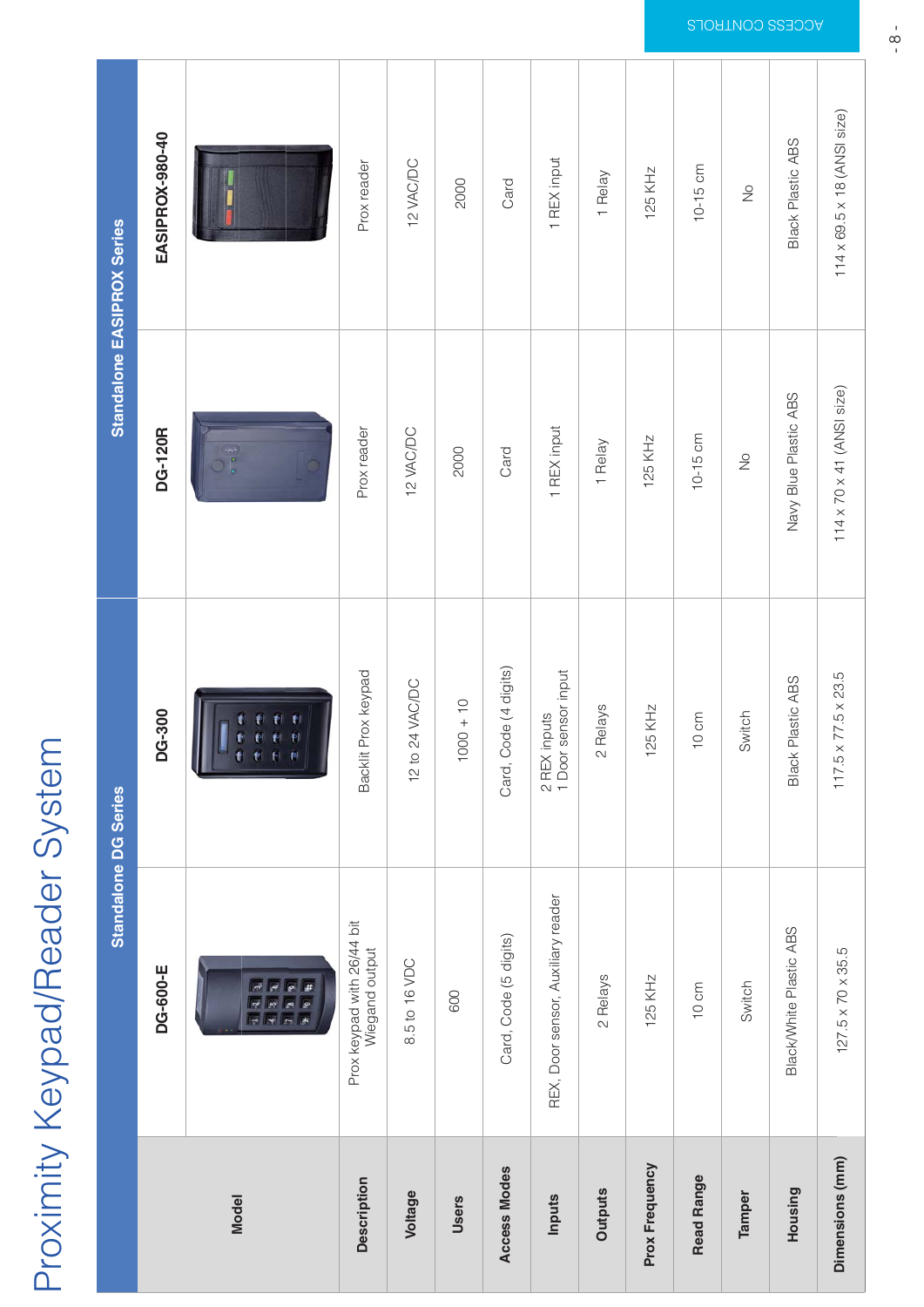# Online Networked System/Standalone

|                             | <b>Multi-Function Networked Access Controller</b>                                                                           |                             |                                     | <b>Optional Accessories</b>      |                                   |  |
|-----------------------------|-----------------------------------------------------------------------------------------------------------------------------|-----------------------------|-------------------------------------|----------------------------------|-----------------------------------|--|
|                             | <b>ST-640E</b>                                                                                                              | 125 KHz Wiegand Prox Reader |                                     |                                  |                                   |  |
|                             |                                                                                                                             |                             |                                     | GEMPROX-640EM-BA                 |                                   |  |
| <b>Model</b>                | $\begin{array}{c} 0.014 \end{array}$<br><b>SEC</b><br>D(23)<br>999<br>$\bullet$<br>456<br>999<br>789<br>$* 0 $<br>$\bullet$ | <b>Model</b>                |                                     | $\frac{\circ}{\cdot}$            |                                   |  |
| <b>Voltage</b>              | <b>Description</b><br>12 VDC                                                                                                |                             |                                     | Wiegand 26/34 bit                |                                   |  |
| <b>Users</b>                | 1000 Codes/Cards                                                                                                            |                             | <b>Wiegand Mullion Prox Readers</b> |                                  |                                   |  |
| <b>PIN Code Digits</b>      | $\overline{4}$                                                                                                              |                             | GEMPROX-26M                         | <b>GEMPROX-E</b>                 | 716-40                            |  |
| <b>Access Modes</b>         | Card only, Code or Card, Code and Card                                                                                      |                             | $\bullet$                           |                                  | <b>COL</b>                        |  |
| <b>Functions</b>            | Security system synchronization, Anti-passback, Auto failure recovery                                                       | <b>Model</b>                |                                     |                                  |                                   |  |
| <b>Inputs &amp; Outputs</b> | REX & Door sensor inputs, Alarm outputs (Duress, Door ajar, Forced entry)                                                   |                             |                                     |                                  |                                   |  |
| <b>Wiegand Output</b>       | 26 or 34 bit                                                                                                                | <b>Description</b>          | 13.56 MHz<br>Wiegand 26 bit         | <b>125 KHz</b><br>Wiegand 26 bit | 13.56 MHz<br>Wiegand 26/34/44 bit |  |
| <b>Proximity Frequency</b>  | <b>125 KHz</b>                                                                                                              | <b>RS485 Converters</b>     |                                     |                                  |                                   |  |
| <b>Read Range</b>           | 10 to 15 cm                                                                                                                 |                             | <b>485-TO-USB</b>                   |                                  | 485-TO-TCPIP                      |  |
| <b>Temperature</b>          | 23°F to 140°F (-5°C to 60°C)                                                                                                |                             |                                     |                                  |                                   |  |
| <b>Humidity</b>             | 5% to 95% Non-condensing                                                                                                    | <b>Model</b>                |                                     |                                  |                                   |  |
| <b>Mount</b>                | Surface/Flush                                                                                                               |                             |                                     |                                  |                                   |  |
| <b>Dimensions (mm)</b>      | 114 X 70 x 41 (Surface mount)                                                                                               |                             |                                     |                                  |                                   |  |
| <b>Software</b>             | Management system software included                                                                                         | <b>Description</b>          | RS485 to USB converter              |                                  | RS485 to TCP/IP converter         |  |

ACCESS CONTROLS

ACCESS CONTROLS